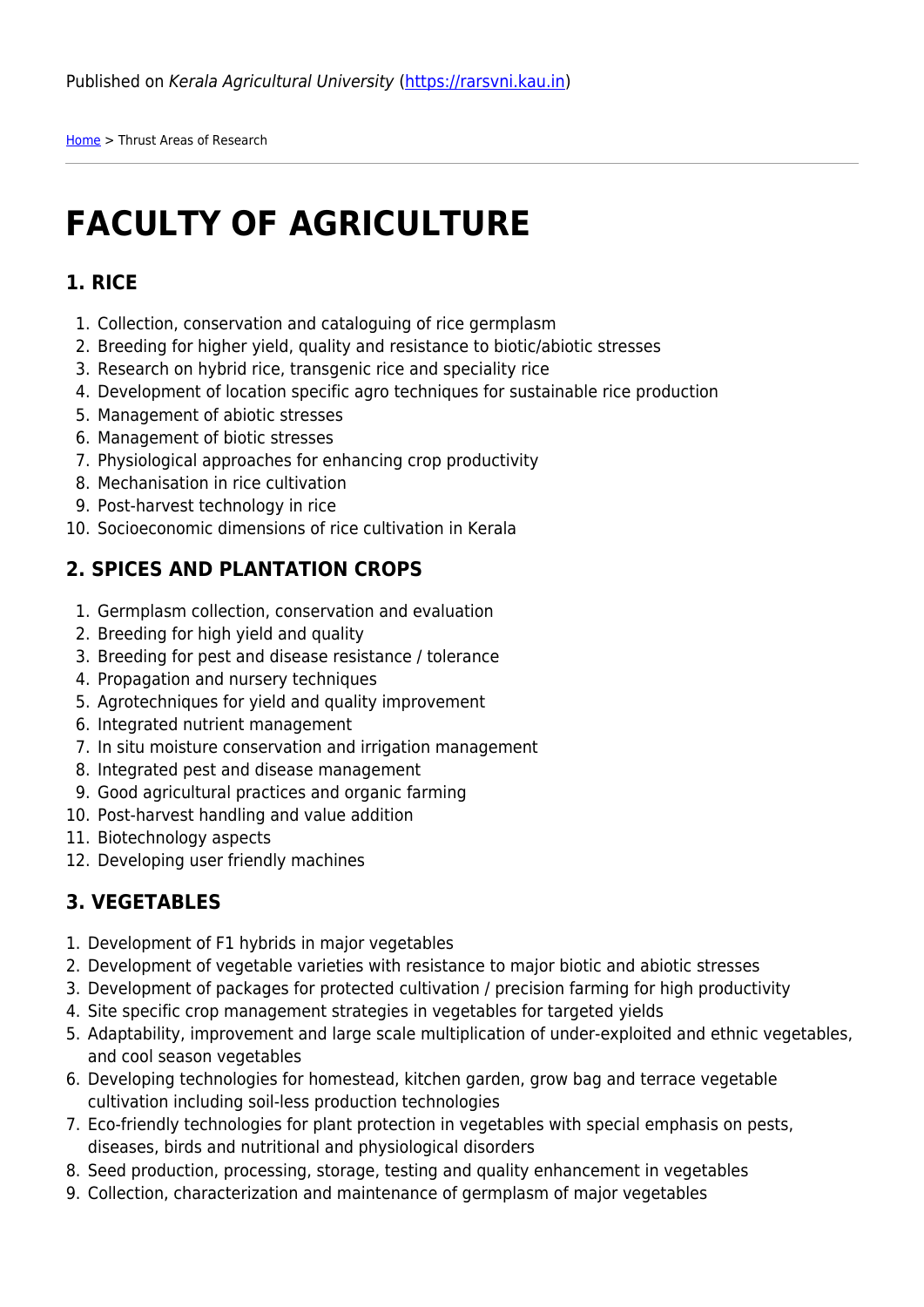# **4. FRUITS**

- 1. Collection, characterisation, documentation, conservation and evaluation of germplasm of major and minor fruits
- 2. Identification/development of improved varieties for commercial cultivation and utilisation.
- 3. Refinement of propagation and management methods
- 4. Development of organic management practices.
- 5. Management of pest and diseases
- 6. Domestication, evaluation and management of exotic fruits.
- 7. Identification of subtropical fruit varieties for plains, development of agro techniques for subtropical and temperate fruits
- 8. Identification of fruit crops and varieties suitable for homestead cultivation
- 9. High tech fruit culture (high density planting, fertigation, tree size control, protected cultivation, canopy regulation etc)
- 10. Biotechnological interventions in fruit crops.
- 11. Development of pre and post harvest technologies for enhancing shelf life of major fruit crops.
- 12. Product diversification, by-product utilisation and waste management of fruit crops.
- 13. Mechanisation in fruit cultivation, harvesting, postharvest handling and processing
- 14. Influence of climatic variations in the performance of fruit crops

## **5. FIELD CROPS – CEREALS (OTHER THAN RICE), MILLETS, PULSES, OIL SEEDS, FODDER CROPS AND GREEN MANURE CROPS**

Cereals (other than rice) and millets

- 1. Screening and agro-techniques for millets and cereals other than rice for changing climatic conditions / major cropping systems of Kerala.
- 2. Development of package of practices for baby corn, sweet corn and sweet sorghum.

#### Pulses

- 1. Screening varieties for stress situations and high yield
- 2. Identification/ development of suitable varieties for rice fallows
- 3. Agro techniques for yield maximization and quality improvement including mulching, fertigation and weed management
- 4. Development of photo insensitive varieties in pulses
- 5. Isolation and formulation of native bio fertilizers for pulse crops
- 6. Plant protection methods including botanicals and microbial consortium
- 7. Management of storage pests and diseases

#### Oil Seeds

- 1. Collection, conservation and cataloguing of germplasm of oilseed crops
- 2. Developing high yielding varieties with tolerance to biotic and abiotic stresses suitable for rice based cropping system
- 3. Weed management in oil seeds
- 4. Harvesting and processing technology for oil seeds
- 5. Investigating therapeutic and nutraceutical value of sesamum / ground nut
- 6. Developing value added products
- 7. Agrotechniques for under exploited oilseeds

Fodder crops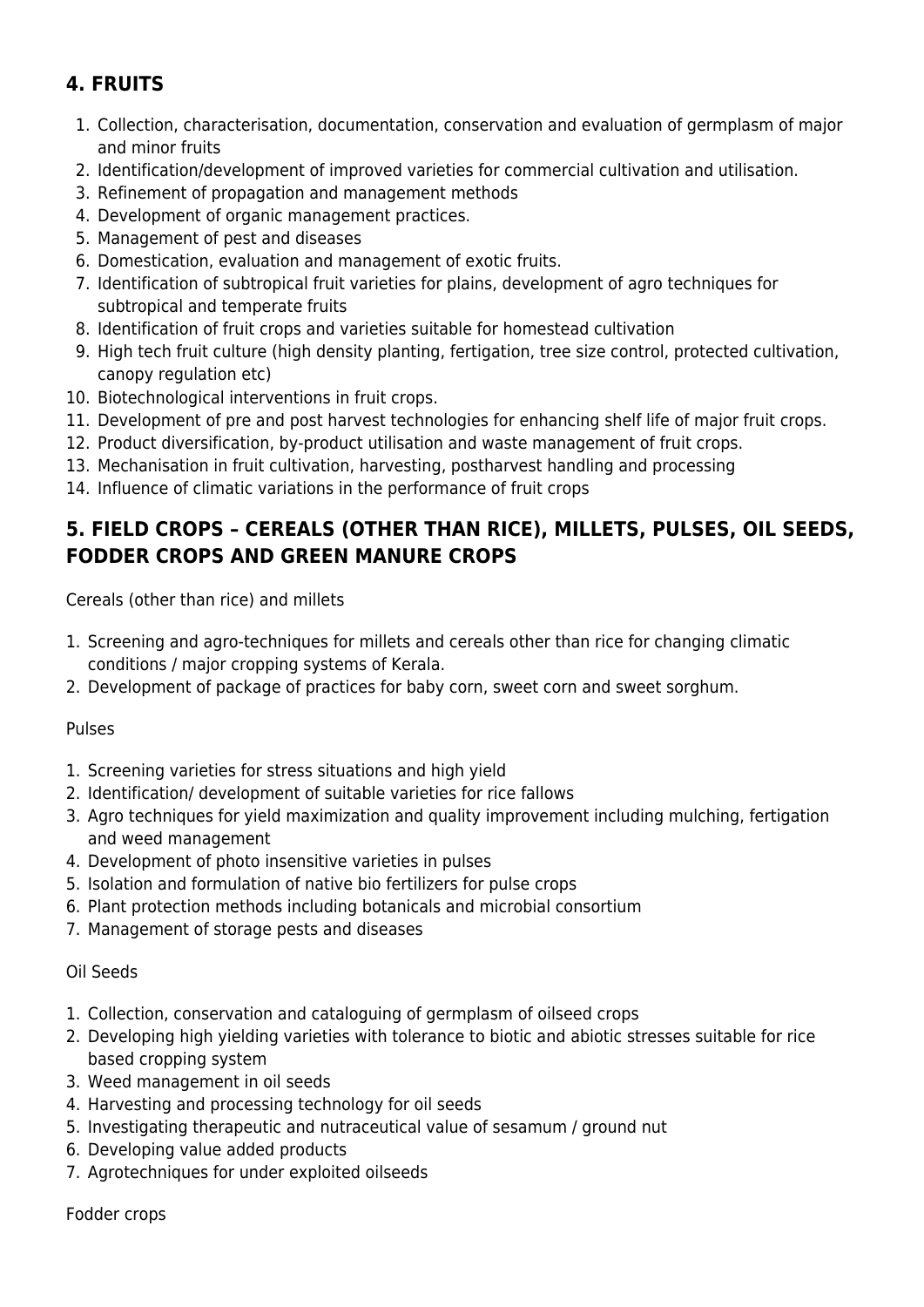- 1. Identifying high quality fodder crops / varieties.
- 2. Developing varieties suited to biotic and abiotic stresses and for soil conservation.
- 3. Developing package for plant protection, higher yield and quality.
- 4. Improving seed setting in cereal and legume fodders.
- 5. Fodder preservation techniques.

Green manure crops

- 1. Green manuring in major cropping systems of Kerala for soil health and productivity.
- 2. Soil carbon sequestration and micro nutrient addition potential of green manure / green leaf manure crops.
- 3. Exploitation of green manure potential of non-conventional sources like mimosa, mikania, merrimia, wild coccinia etc.

## **6. FLORICULTURE**

- 1. Protected cultivation and precision farming in commercial flowers and foliage
- 2. Standardization of production technology and improvement of cut flowers and other ornamentals
- 3. Evaluation of indigenous flora and introduction of new ornamentals
- 4. Post-harvest handling, value addition and market studies
- 5. Interior plant scaping and pollution abatement studies
- 6. Landscape horticulture

## **7. AROMATIC &MEDICINAL PLANTS**

- 1. Exploration, conservation and evaluation of germplasm
- 2. Genetic improvement for yield and quality
- 3. Nursery and agro techniques in Medicinal & Aromatic Plants
- 4. Management of pest and diseases in Medicinal & Aromatic Plants
- 5. Post-harvest technology, value addition and product development
- 6. Chemical characterization and quality studies in medicinal and aromatic plants and their products
- 7. Economics and marketing of Medicinal & Aromatic Plants

# **8. BIOTECHNOLOGY, BIOCHEMISTRY & PLANT PHYSIOLOGY**

- 1. Plant Tissue Culture for
- 1. Micro propagation of recalcitrant species and commercially important crops
- 2. Crop improvement
- 3. Secondary metabolite production
- 2. Molecular characterization, diversity analysis and Marker Assisted Selection .
- 3. Genome mapping, gene annotation and genetic transformation
- 4. Genome, Transcriptome, proteome metabolome and phenome analysis
- 5. Bioinformatics resources and applications in agriculture.
- 6. Nano biotechnology and molecular diagnostics
- 7. Physiology of crops in precision farming/protected cultivation/organic farming/aerobic system and tissue culture
- 8. Physiological approaches for increasing crop productivity and stress tolerance
- 9. Physiological basis of crop response and resilience to climate change
- 10. Biochemical basis and characterization of
	- 1. Important disorders / diseases in crop plants
	- 2. Agroproducts / New phytocompounds / Biomolecules
- 11. Integrated biotechnology- Integration of Plant Biotechnology with industrial, environmental,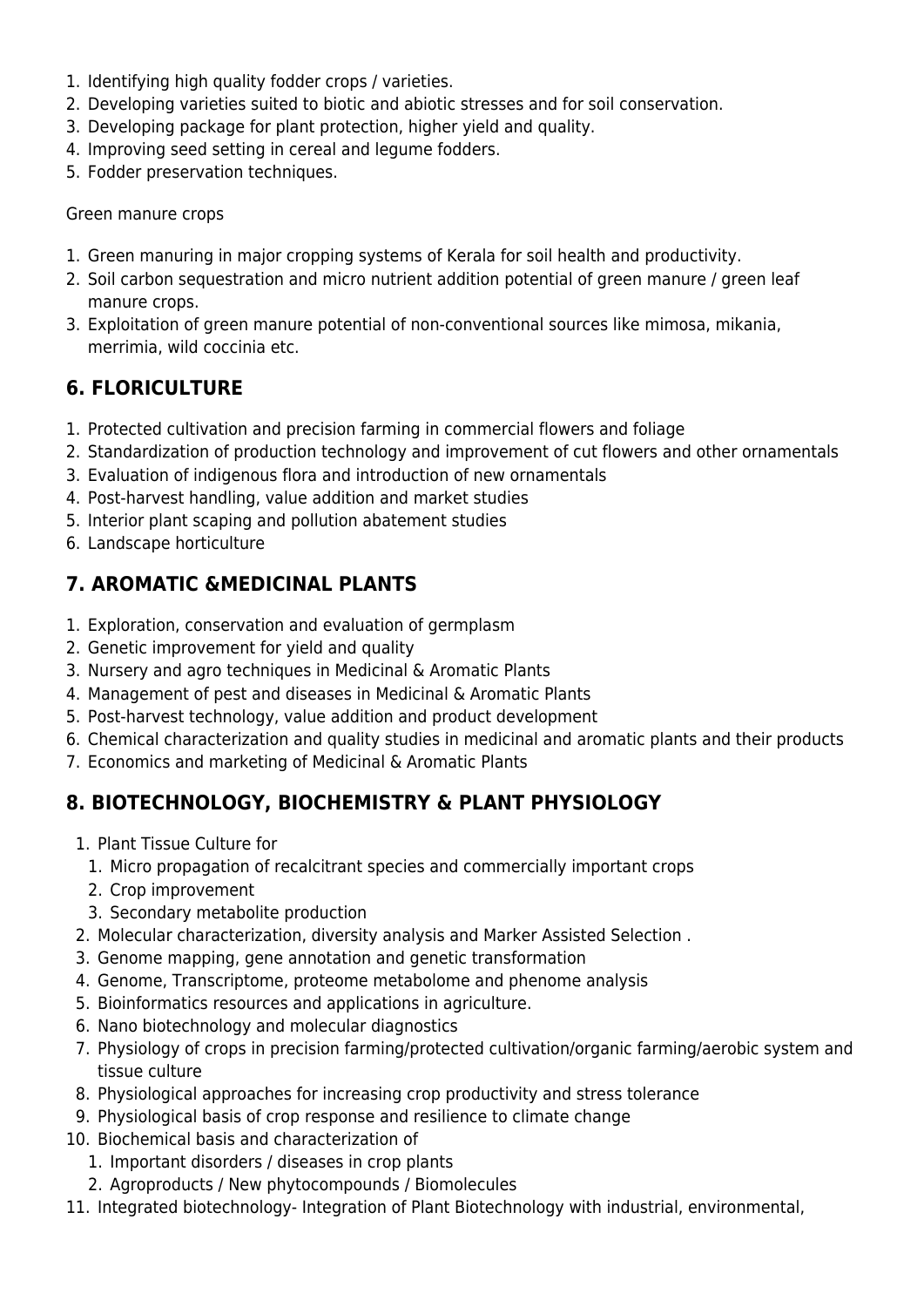animal, medical, food, algal biotechnology and metagenomics

## **9. SOIL HEALTH AND ORGANIC FARMING**

- 1. Basic Studies on Soils.
- 2. Soil Fertility evaluation and nutrient management for sustaining soil health and yield maximization.
- 3. Plant nutrition and nutrient use efficiency.
- 4. Nutrient management in high tech agriculture and soilless media.
- 5. Natural Resource management for sustainable development and resource conservation.
- 6. Characterization and management of constrained/ problem soils.
- 7. Waste management for improving soil health and productivity.
- 8. Environmental pollution and remediation measures.
- 9. Organic farming and good agricultural practices for soil health and safe food production.
- 10. Soil ecology and ecosystem conservation.

## **10. FARMING SYSTEM RESEARCH AND CLIMATE STUDIES**

- 1. Cropping systems research
- 2. Multi-enterprise farming systems/Homestead Farming
- 3. Urban and peri-urban cropping/ farming systems
- 4. Conservation agriculture
- 5. Integrated resource management in cropping/farming systems
- 6. Component interactions in cropping/farming systems
- 7. Agroecological characterization and watershed research
- 8. System based precision farming
- 9. Crop weather studies, meteorological parameter interactions and forecasting/simulation models
- 10. Climate resilient agriculture/climate change adaptation studie
- 11. Ocean climate interactions and animal response studies

# **11. CROP PESTS AND BENEFICIAL INSECTS**

- 1. Ecology and Biosystematics
	- 1. Morphological characterization and documentation of insect pests/ natural enemies and non insect pests of important crops
	- 2. Molecular systematics for identification of crop pests and natural enemies
	- 3. Exploration and collection of Insect and non insect biodiversity
- 2. Climate change and changing pest scenario
	- 1. Pest surveillance, short term and long term forecasting of pests
	- 2. Population dynamics of crop pests in relation to weather parameters
	- 3. Change in pest status and modes of attack
- 3. Strategy for Pest management
	- 1. Estimation of crop loss and data base generation
	- 2. Ecofriendly methods of pest control & Ecological Engineering
	- 3. Chemical interventions
	- 4. Screening germplasm of major crops for resistance to pests, identification of resistance mechanisms including biotechnological approaches
	- 5. Chemical ecology
	- 6. Pest management under protected cultivation and High Tech Agriculture
	- 7. Vector plant interaction
	- 8. Spatial distribution, invasion dynamics and management of newly emerging and alien pests
	- 9. Post harvest Entomology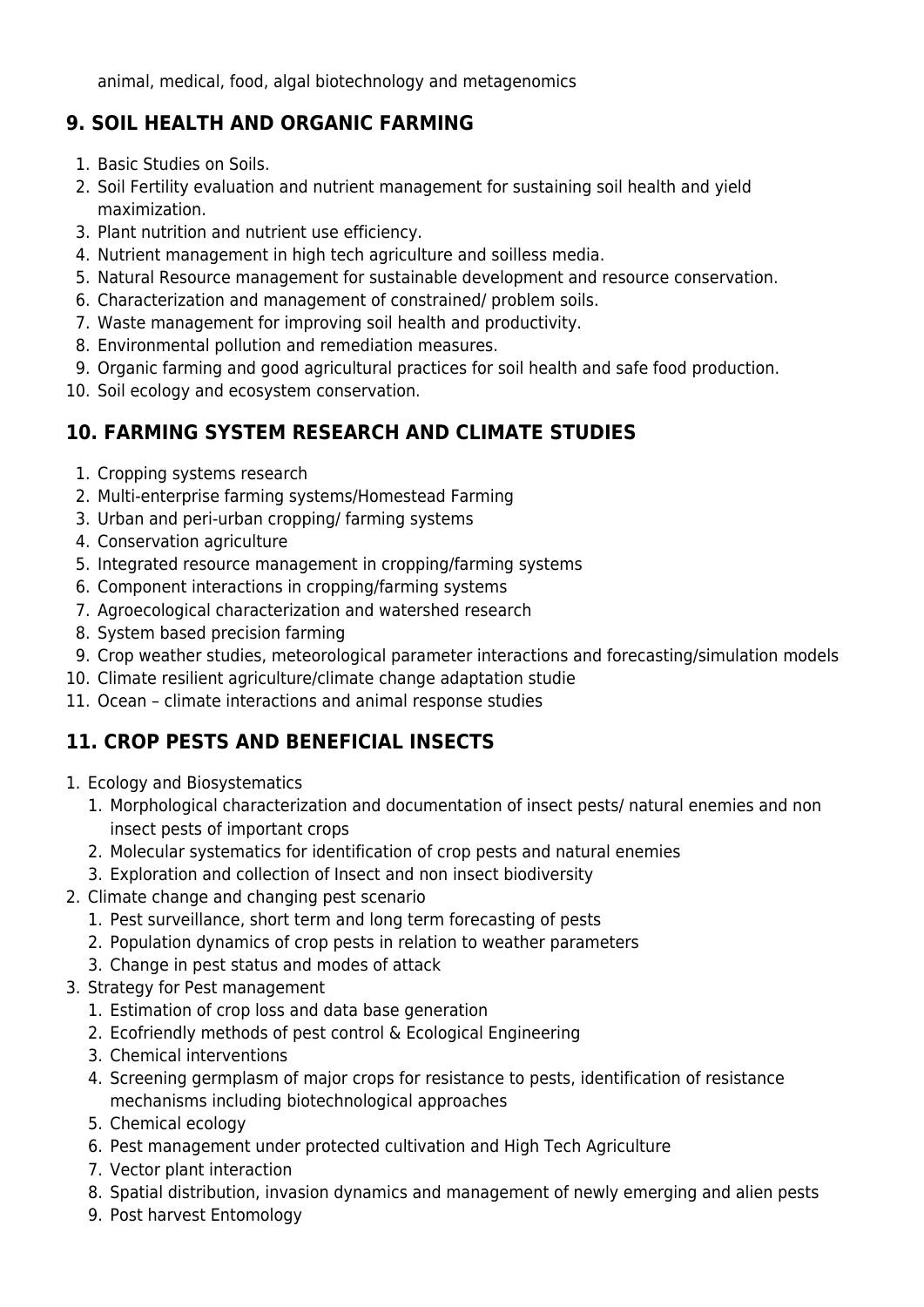#### 4. Pesticide toxicology

- 1. Monitoring pesticide residues in crops and environment and its management
- 2. Impact of pesticides on non target organisms
- 3. Bio efficacy and chemo dynamics of pesticides
- 4. Nanotechnology in pesticide formulations
- 5. Insecticide resistance and its management
- 5. Biological Control of Insects, Non insect pests and weeds
	- 1. Potential indigenous natural enemies
	- 2. Formulation technologies of bio pesticides and bio herbicides
	- 3. Conservation techniques of bio control agents under field conditions
	- 4. Studies on in-vitro production for obligate entomopathogens using cell line culture and molecular tools
	- 5. Studies on multiple tolerant bio control agents and entomopathogens
	- 6. Tritrophic interactions
- 6. Apiculture
	- 1. Honey bees for pollination of different crops in field and polyhouses
	- 2. Location specific research on bee management
	- 3. Quality control and value addition of honey
	- 4. Cataloguing of floral calendar
	- 5. Meliponiculture
- 7. Non-insect pests (mites, nematodes, rodents, birds, snail and slugs)
	- 1. Population dynamics of depredatory birds and its conservation management
	- 2. Beneficial birds
	- 3. Rodents and other Vertebrate pest management
- 8. Insects as Bioresources
	- 1. Medicinal and edible insects
	- 2. Insects as indicators of water pollution
- 9. Molecular approaches in Entomological Research
	- 1. DNA fingerprinting to study population structure, biotype studies and monitoring genetic changes in insect pest population
	- 2. Mapping of insecticide resistant genes in insects

# **12. PLANT PATHOGENS AND BENEFICIAL MICROBES**

- 1. Detection, identification, characterization, molecular and Nano technological studies of plant pathogens and beneficial micro-organisms for crop nutrition, crop protection and microbial biotechnology.
- 2. Development of novel strategies, beneficial microbes, their improved strains and biomolecules for ecofriendly management of crop diseases, crop nutrition, crop growth enhancement and biocontrol of weeds.
- 3. Development of efficient microbial formulations and delivery systems for enhanced crop production and protection.
- 4. Post harvest and seed borne diseases, mycotoxins and their management.
- 5. Crop loss assessment, disease mapping, epidemiological aspects and integrated management of major and emerging diseases of crop plants of Kerala.
- 6. Mushroom production technology and its application in biodegradation, nutraceuticals and pharmaceuticals
- 7. Molecular basis of beneficial microbial associations and host- pathogen interaction.
- 8. Role of plant nutrition and climate change in the development and management of plant diseases.
- 9. New generation fungicides, development of fungicidal resistance, non -target effects,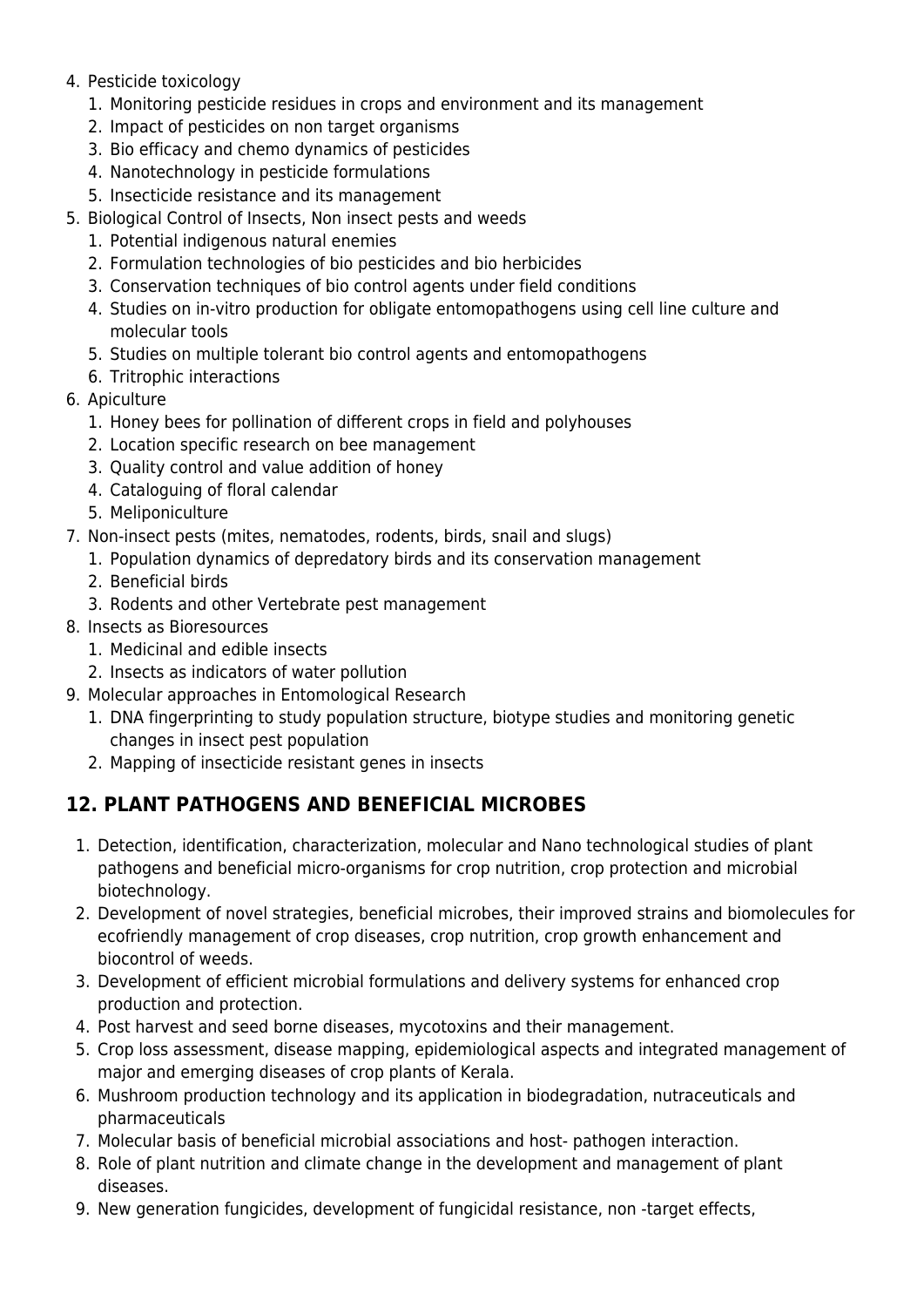compatibility and role of residues with respect to food safety and environmental concerns.

10. Exploitation of microbes for bioremediation, biological waste management and waste water recycling.

# **13. POST HARVEST TECHNOLOGY**

- A. Postharvest management
- 1. Postharvest management in major and minor crops
- 2. Pre- harvest factors affecting post harvest quality
- 3. Utilisation of microbial agents in post harvest management
- 4. Application of biotechnology in post harvest management
- 5. Post harvest management in organic crops
- B. Processing and value addition
- 1. Processing and value addition
- 2. Packaging and storage of processed commodities
- 3. Bioactive compounds and development of functional foods
- 4. Waste utilisation
- 5. Development of novel , organic and convenient food products
- 6. Quality control studies

# **14. FOOD SCIENCE AND NUTRITION**

- 1. Food security, food consumption pattern and nutritional status
- 2. Nutritional problems of the community
- 3. Quality evaluation of foods & Food products
- 4. Food Processing, Value addition and product diversification in foods.
- 5. Diet in Health and Diseases
- 6. Bio active components in foods Antioxidants and phytochemicals
- 7. Food hygiene and safety
- 8. Bio waste utilization.
- 9. Traditional foods in changing food habits.
- 10. Toxicological studies in foods and food products.
- 11. Wellness foods /Functional Foods/Nutraceuticals/Probiotics
- 12. Application soft wares/apps for nutrition education and dietary package
- 13. Developing regional standards for anthropometric indices

# **15. AGRICULTURAL ECONOMICS, AGRICULTURAL STATISTICS AND AGRIBUSINESS MANAGEMENT**

#### Agricultural Economics

- 1. Impact assessment of KAU technologies/other programmes
- 2. Analyzing International/National/State policies and sensitizing its impact on farm sector
- 3. Cost of production and marketing of major crops/inputs/technologies
- 4. Natural resources and environmental economics

### Agricultural statistics

1. Developing innovative methods for analyzing scientific data Agricultural statistics of Kerala and India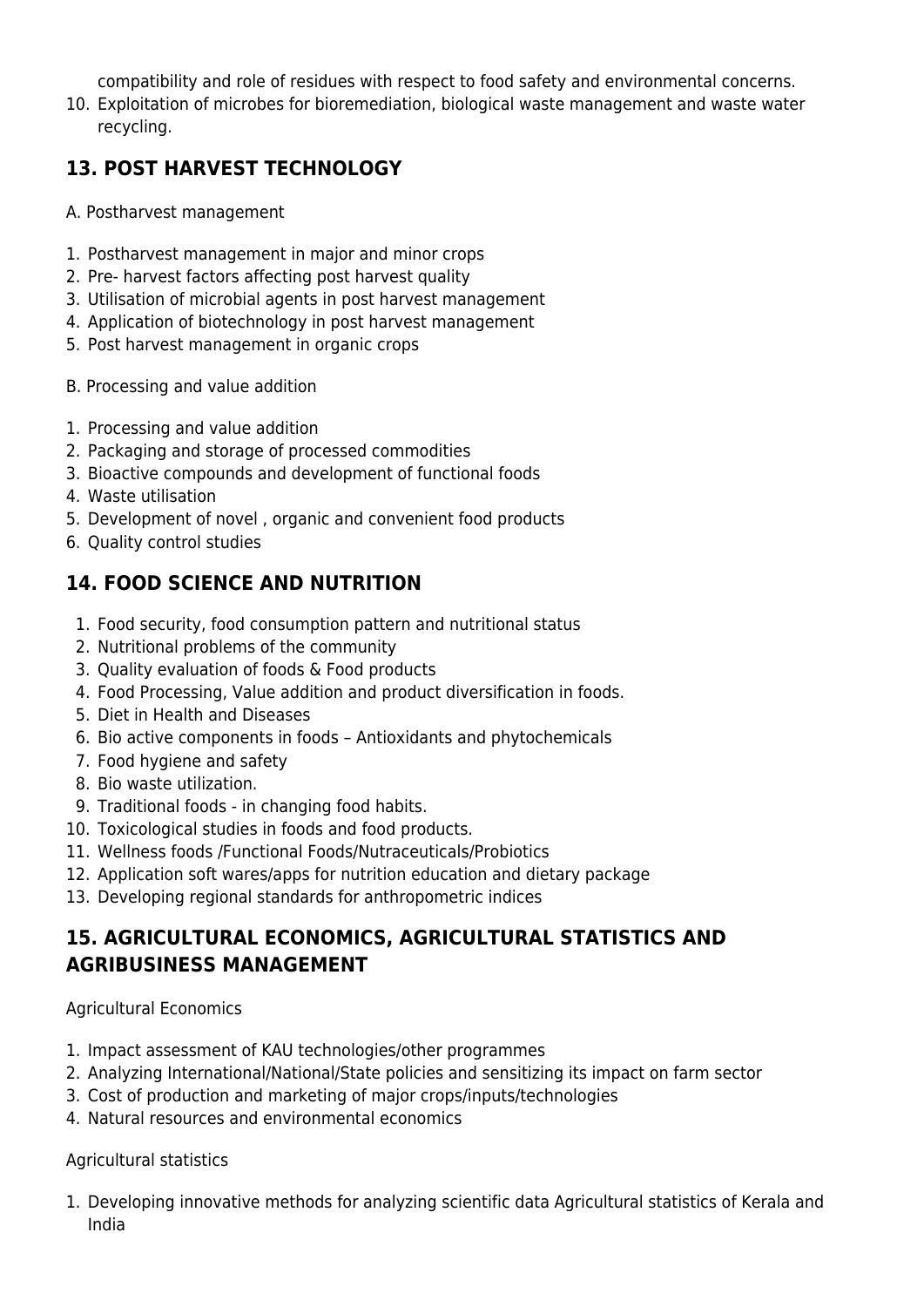#### 2. Theoretical and applied studies

#### Agribusiness Management

- 1. Agribusiness Management Studies
- 2. Evaluation of rural financing scenario and financial institutions
- 3. Management of co-operatives and group initiatives
- 4. Value analysis of Agribusiness
- 5. Evaluation of Agricultural and rural development programmes

## **16. AGRICULTURAL EXTENSION AND DEVELOPMENT STUDIES**

- 1. Agricultural crisis and policy research
- 2. ICT in Agriculture and media studies
- 3. Participatory approaches
- 4. Innovations and technology management
- 5. Subaltern and Gender studies
- 6. NRM and sustainable development
- 7. Entrepreneurship and skill development
- 8. Extension management and development studies

# **17. SUGAR CANE AND TUBER CROPS**

#### **Sugarcane**

- 1. Developing varieties suitable for different agro climatic situations of Kerala
- 2. Cost effective and input efficient technologies for high yield and quality in sugarcane
- 3. Developing technologies for processing, product diversification and byproducts utilisation of sugarcane
- 4. Management of biotic and abiotic stresses in sugarcane
- 5. Mechanization in sugarcane cultivation and harvesting

#### **Tuber crops**

- 1. Development of high yielding, location specific and pest and disease resistant varieties in tuber crops
- 2. Development of package of practices including organic package of practices in tuber crops
- 3. Eco-friendly technologies for plant protection with special emphasis on vertebrate pests and virus diseases
- 4. Development of technologies for large scale production of planting materials of tuber crops
- 5. Utilisation of underexploited tuber crops

# **AGRICULTURE ENGINEERING FACULTY**

## **1. FARM POWER MACHINERY & ENERGY (FPME)**

#### **I. Farm machinery**

- 1. Soil manipulation
- 2. Inter-cultural operations
- 3. Sowing and planting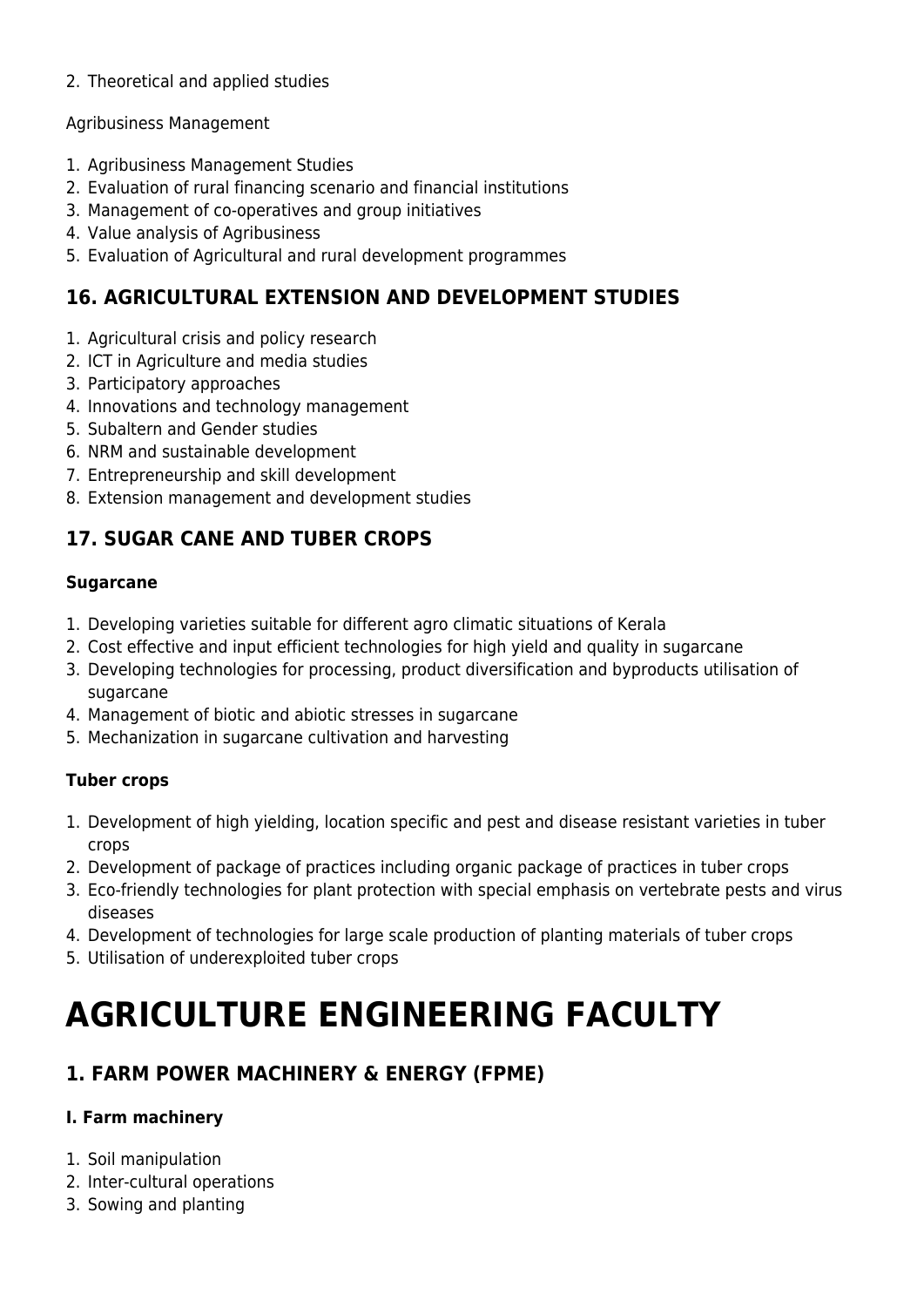- 4. Harvesting and post harvesting operations
- 5. Ergonomics and safety

#### **II. Farm Power and Energy Studies**

- 1. Solar energy
- 2. Bio-energy
- 3. Wind energy

## **2. SOIL AND WATER ENGINEERING(SWE)**

- 1. Soil and water conservation
- 2. Irrigation & drainage
- 3. Precision farming & protected cultivation
- 4. Vertical farming and Soil less cultivation
- 5. Rain water harvesting and conservation
- 6. Land and water resource development and management
- 7. Environmental Engineering and management
- 8. Climate change and natural resource management
- 9. Watershed management

# **3. FOOD AND AGRICULTURAL PROCESS ENGINEERING (FAPE)**

- 1. Design and development of equipment suitable for small/ medium scale processing units
- 2. Development of ready to eat foods using advanced engineering principles
- 3. Application of advanced drying principles in food processing
- 4. New techniques in packaging and storage
- 5. Innovative extraction methods for bio-active compounds and its encapsulation
- 6. Application of nonthermal processing for food preservation
- 7. Nondestructive quality evaluation of foods
- 8. Application of nanotechnology in processing and preservation
- 9. Entrepreneurship development in food processing sector
- 10. Food safety and quality management
- 11. By-product utilization of agricultural/food industry

# **FORESTRY FACULTY**

# **1. NATURAL FORESTS AND BIODIVERSITY (NFB)**

### **1. Forest ecosystems assessment**

- 1. Vegetation analysis
- 2. Ecosystem services
- 3. Forest soils
- 4. Environmental Management
- 5. Ecophysiology of Forests

### **2. Biology, ecology and conservation of wildlife**

- 1. Taxonomy of vertebrates and invertebrates
- 2. Ecology of vertebrates and invertebrates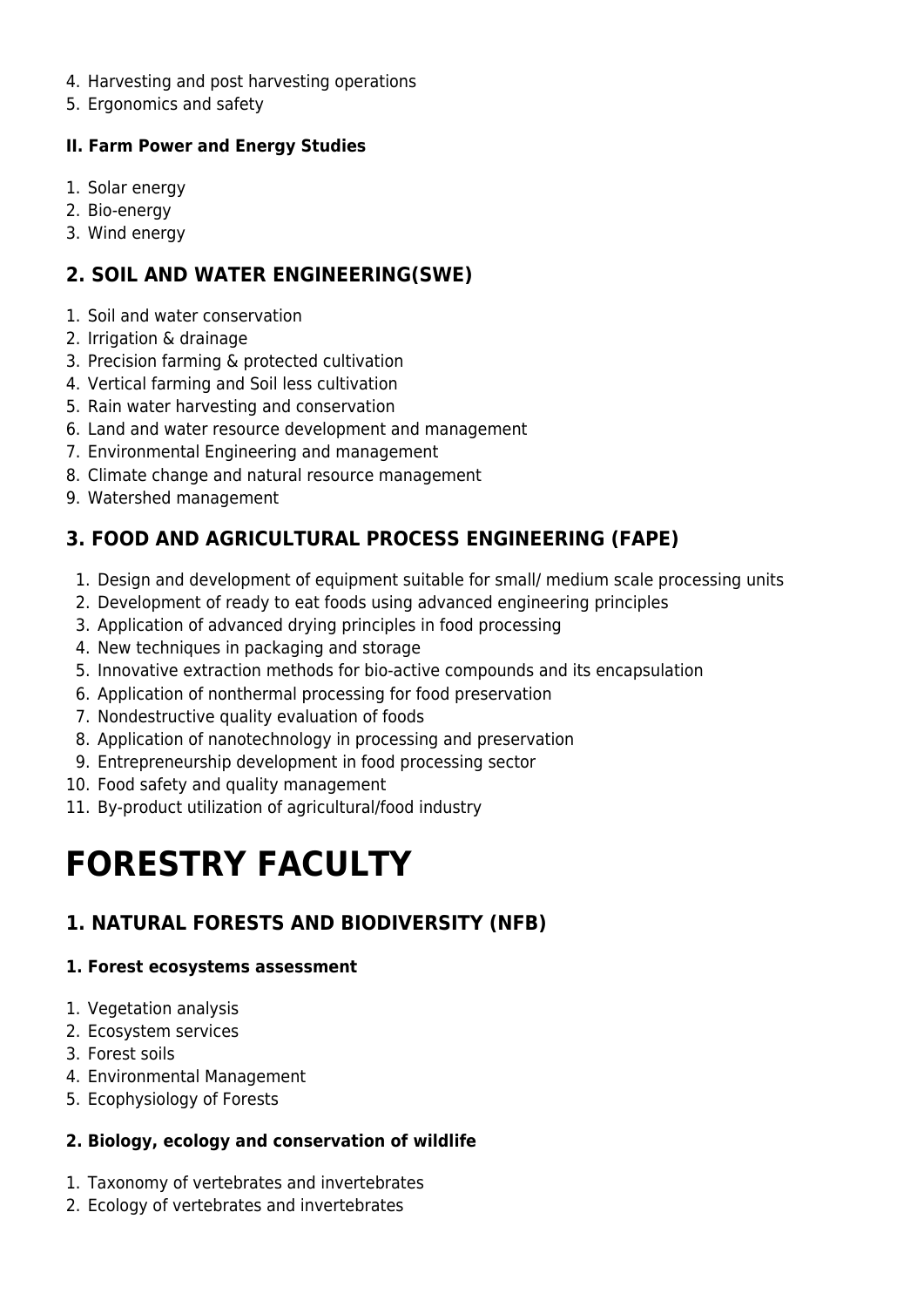- 3. Ecology of the wetlands and marine ecosystems
- 4. Captive wildlife management
- 5. Wildlife forensics

#### **3. Forest health**

- 1. Ecology of Pests and Diseases
- 2. Forest Fire
- 3. Invasive Alien Species

#### **4. Forests and Climate Change**

- 1. Carbon Sequestration
- 2. Climate Change Impacts

#### **5. Socio-economic and cultural dimensions of forests**

- 1. Indigenous technical knowledge
- 2. Intellectual Property Rights
- 3. Forest certification
- 4. Human-wildlife interaction
- 5. Ecotourism
- 6. Joint Forest Management
- 7. Forestry Extension
- 8. Policy and legal dimensions

#### **6. Non Timber Forest Products**

# **2. PLANTED FORESTS AND UTILIZATION (PFU)**

#### **1. Silviculture and management of trees and forest plantations**

- 1. Tree husbandry and stand management protocols for diverse land management regimes
- 2. Site quality and stand density management
- 3. Seed and Nursery technology of trees

#### **2. Agroforestry systems and practices**

1. Functional and structural dynamics, socio-economic attributes of tropical home gardens, other agroforestry systems and practices

#### **3. Genetic improvement of commercial forest species**

- 1. Genetic and biotechnological tools and testing
- 2. Tree improvement trials
- 3. Tree Genetic Resources

#### **4. Wood technology**

- 1. Wood structure, variation and identification
- 2. Wood quality assessment
- 3. Wood preservation and seasoning
- 4. Wood composites and improved wood